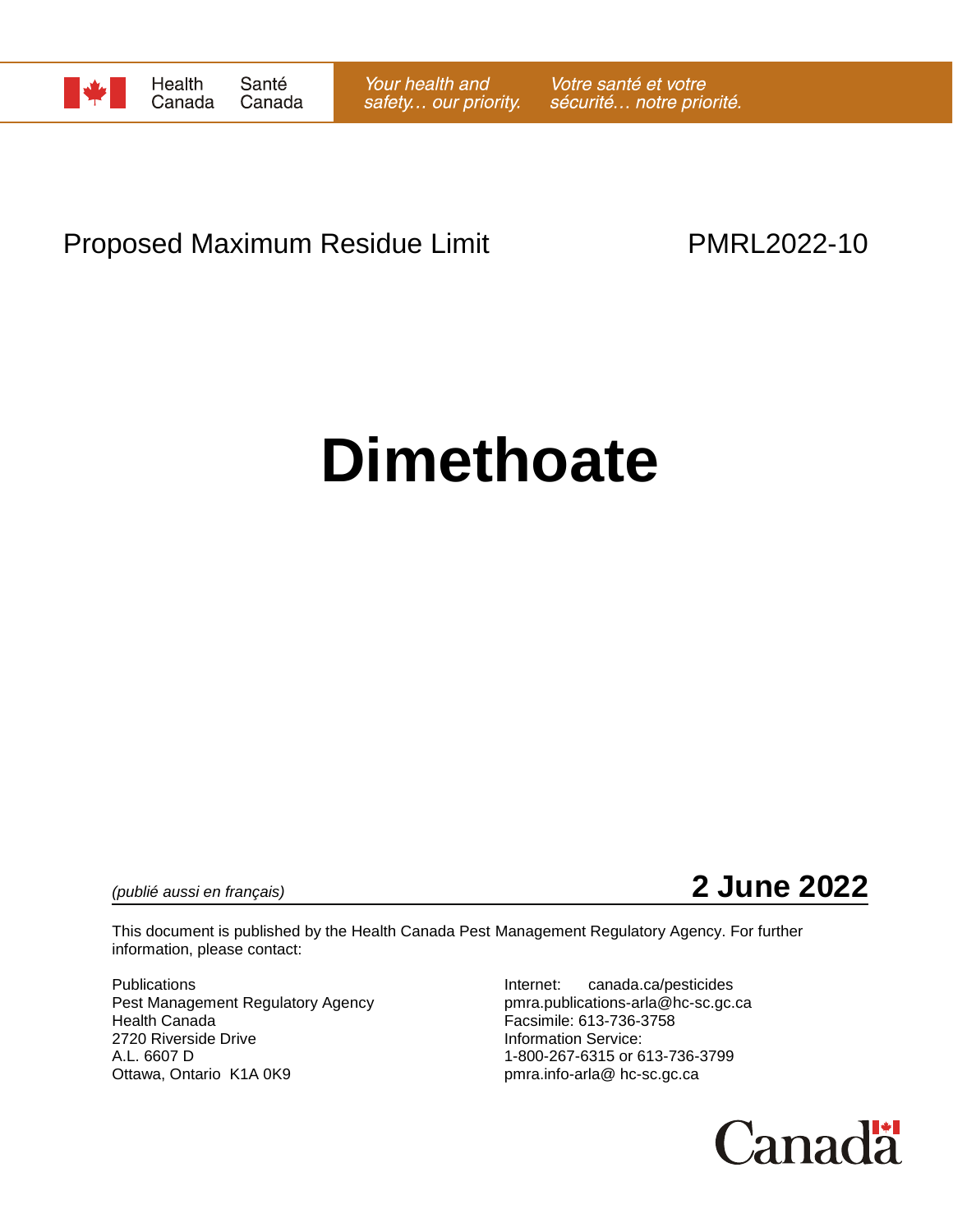ISSN: 1925-0835 (print) 1925-0843 (online)

Catalogue number: H113-24/2022-10E (print version) H113-24/2022-10E-PDF (PDF version)

#### **© Her Majesty the Queen in Right of Canada, as represented by the Minister of Health Canada, 2022**

All rights reserved. No part of this information (publication or product) may be reproduced or transmitted in any form or by any means, electronic, mechanical, photocopying, recording or otherwise, or stored in a retrieval system, without prior written permission of Health Canada, Ottawa, Ontario K1A 0K9.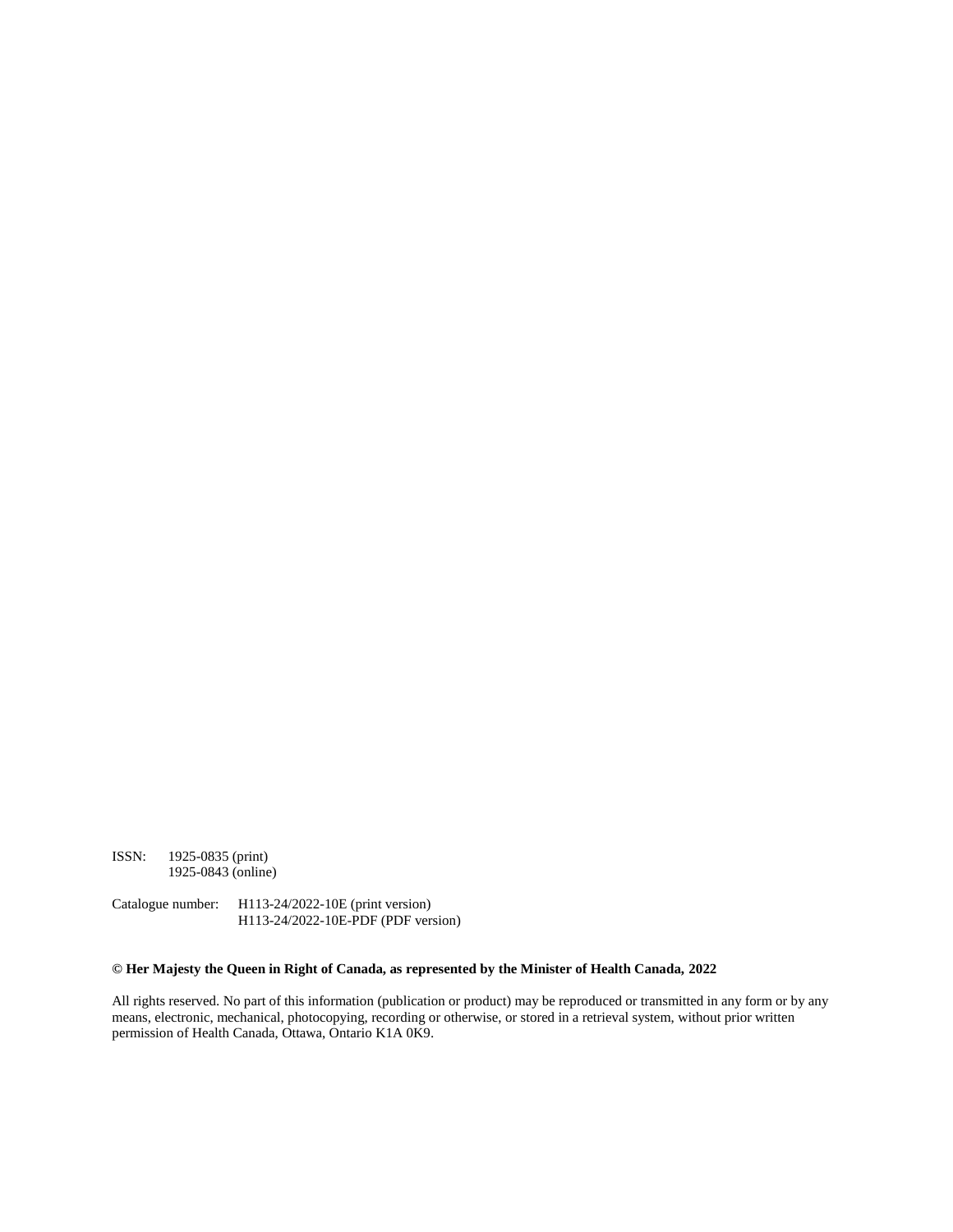### **Purpose of consultation**

A maximum residue limit  $(MRL)^{1}$  is being proposed for the pesticide dimethoate, as part of the following application for Canadian use, under submission number 2017-1918.

Under the authority of the *[Pest Control Products Act](http://laws-lois.justice.gc.ca/eng/acts/P-9.01/)*, Health Canada's Pest Management Regulatory Agency (PMRA) has approved the requested application to add the new commodity of annual canarygrass grown for human consumption to the product label of LAGON 480 E Insecticide, containing technical grade dimethoate, to control aphids. The specific use approved in Canada is detailed on this product label, *Pest Control Products Act* Registration Number [9382.](https://pr-rp.hc-sc.gc.ca/ls-re/index-eng.php)

The evaluation of this dimethoate application indicated that the end-use product has value and the human health and environmental risks associated with the new use are acceptable. Dietary risks from the consumption of food listed in Table 1 were shown to be acceptable when dimethoate is used according to the supported label directions. Therefore, food containing residues resulting from this use is safe to eat, and an MRL is being proposed as a result of this assessment. A summary of the field trial data used to support the proposed MRL can be found in [Appendix I.](#page-4-0)

#### **Dietary health assessment**

 $\overline{\phantom{a}}$ 

In assessing the risk of a pesticide, Health Canada combines information on pesticide toxicity with information on the degree and duration of dietary exposure to the pesticide residue from food. The risk assessment process involves four distinct steps:

- 1) Identifying the toxicology hazards posed by the pesticide;
- 2) Determining the "acceptable dietary level" for Canadians (including all vulnerable populations), which is protective of adverse health effects;
- 3) Estimating human dietary exposure to the pesticide from all applicable sources (domestic and imported commodities); and
- 4) Characterizing human risk by comparing the estimated human dietary exposure to the acceptable dietary level.

Before registering a pesticide for food use in Canada, Health Canada must determine the quantity of residues that could remain in or on the food when the pesticide is used according to label directions and that such residues will not be a concern to human health (Steps 3 and 4 above). If estimated human exposure is less than or equal to the acceptable level (developed in Step 2 above), Health Canada concludes that consuming residues resulting from use according to approved label directions is not a health concern. The proposed MRL is then subject to consultation to legally specify it as an MRL. An MRL applies to the identified raw agricultural food commodity as well as to any processed food product that contains it, except for certain instances where different MRLs are specified for the raw agricultural commodity and its processed product(s).

<sup>&</sup>lt;sup>1</sup> A maximum residue limit (MRL) is the maximum amount of residue that may remain in or on food when a pesticide is used according to label directions.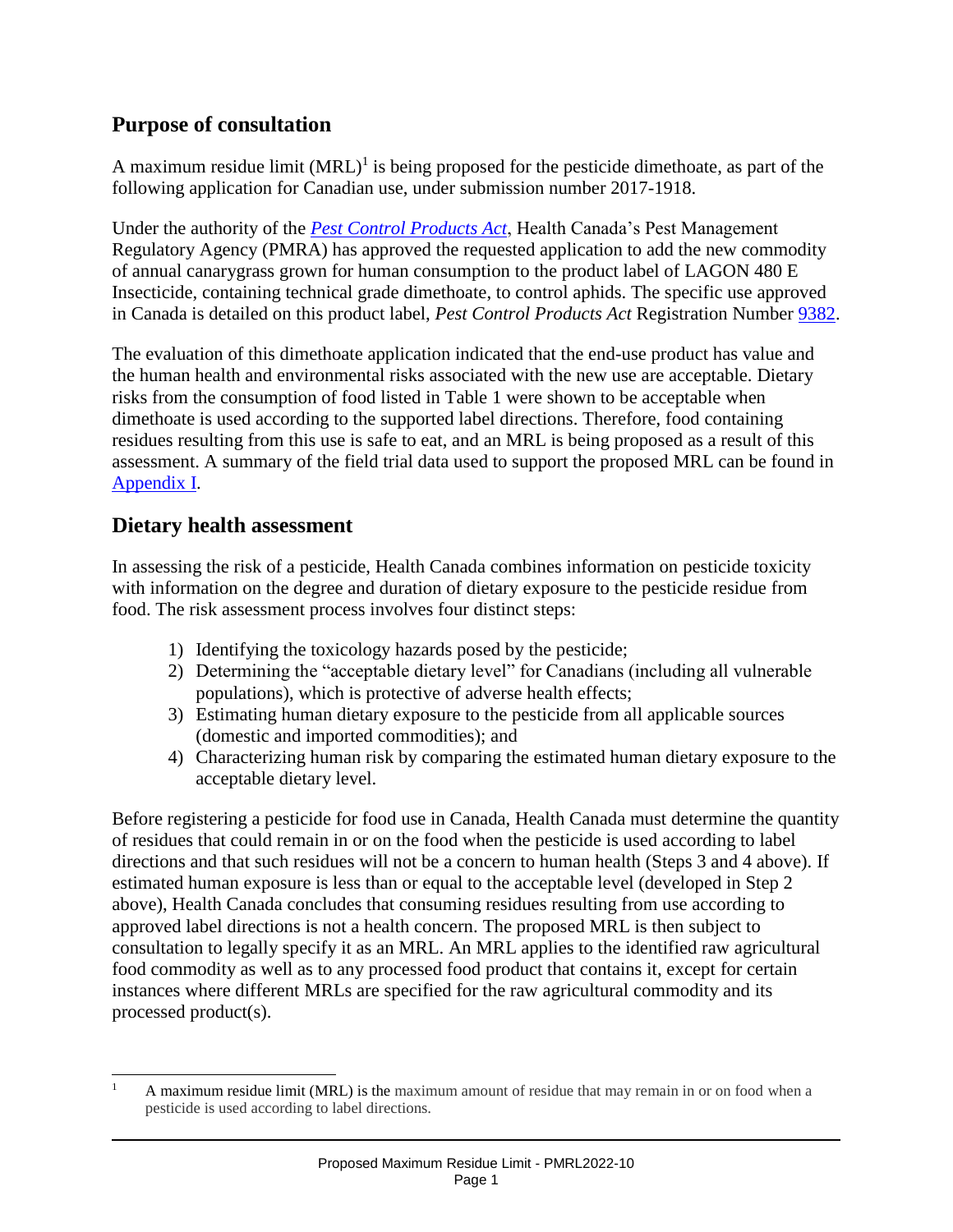Consultation on the proposed MRL for dimethoate is being conducted via this document. Health Canada invites the public to submit written comments on the proposed MRL for dimethoate in accordance with the process outlined in the Next Steps section of this document.

To comply with Canada's international trade obligations, consultation on the proposed MRL is also being conducted internationally by notifying the [World Trade Organization,](http://www.wto.org/) as coordinated by the [Canada's Notification Authority and Enquiry Point.](http://www.international.gc.ca/trade-agreements-accords-commerciaux/wto-omc/enquiry.aspx?lang=eng)

## **Proposed MRL**

The proposed MRL, to be added to the MRLs already established for dimethoate, is summarized in Table 1.

| Table 1 | Proposed maximum residue limit for dimethoate |  |
|---------|-----------------------------------------------|--|
|         |                                               |  |

| <b>Common</b><br>name | <b>Residue definition</b>                                                                                                    | <b>MRL</b><br>$(ppm)^1$ | <b>Food commodity</b>       |
|-----------------------|------------------------------------------------------------------------------------------------------------------------------|-------------------------|-----------------------------|
| Dimethoate            | <i>O</i> , <i>O</i> -dimethyl $S-[2-(\text{methylamino})-2-\text{oxoethyl}]$<br>phosphorodithicate, including the metabolite | 0.04                    | Annual canarygrass<br>grain |
|                       | omethoate<br>                                                                                                                |                         |                             |

 $<sup>1</sup>$  ppm = parts per million</sup>

MRLs established in Canada may be found using the [Maximum Residue Limit Database](https://pest-control.canada.ca/pesticide-registry/en/disclaimer-page.html) on the [Maximum Residue Limits for Pesticides](https://www.canada.ca/en/health-canada/services/consumer-product-safety/pesticides-pest-management/public/protecting-your-health-environment/pesticides-food/maximum-residue-limits-pesticides.html) webpage. The database allows users to search for established MRLs, regulated under the *Pest Control Products Act*, both for pesticides or for food commodities.

## **International situation and trade implications**

Currently there is no American tolerance for dimethoate in or on annual canarygrass grain listed in the [Electronic Code of Federal Regulations,](https://www.ecfr.gov/current/title-40/chapter-I/subchapter-E/part-180) 40 CFR Part 180, nor is there a Codex MRL<sup>2</sup> listed for dimethoate in or on annual canarygrass grain on the Codex Alimentarius [Pesticide](http://www.fao.org/fao-who-codexalimentarius/codex-texts/dbs/pestres/pesticides/en/)  [Index](http://www.fao.org/fao-who-codexalimentarius/codex-texts/dbs/pestres/pesticides/en/) webpage.

## **Next steps**

Health Canada invites the public to submit written comments on the proposed MRL for dimethoate up to 75 days from the date of publication of this document. Please forward your comments to Publications (see the contact information on the cover page of this document). Health Canada will consider all comments received and a science-based approach will be applied in making a final decision on the proposed MRL. Comments received will be addressed in a separate document linked to this PMRL. The established MRL will be legally in effect as of the date that it is entered into the [Maximum Residue Limit Database.](https://pest-control.canada.ca/pesticide-registry/en/disclaimer-page.html)

 $\overline{c}$ <sup>2</sup> The Codex Alimentarius Commission is an international organization under the auspices of the United Nations that develops international food standards, including MRLs.